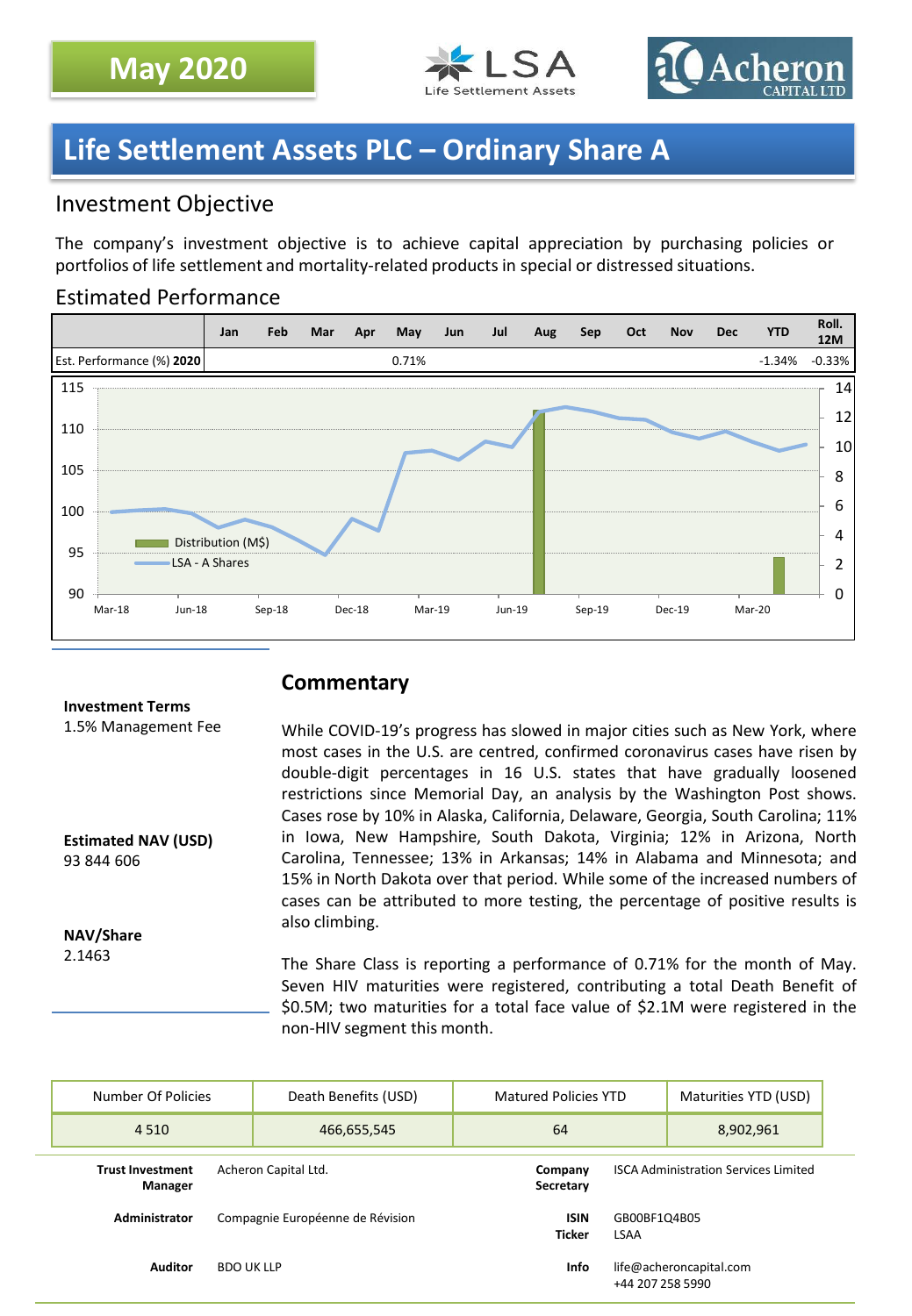# **May 2020**





 $\blacksquare$ HIV



0% 10% 20% 30% 40% 50% 60% 70% 80% 90% 100% Female Male **Distribution By Gender** Non-HIV HIV



**Maturities Since Inception**



(1)Indicates the available face amount to LSA which is a fractional interest of initial face amount. (2)Distribution by issue dates reflects the time since the life insurance policy was issued. Source of Data: Acheron Capital Ltd unless otherwise stated.

**Distribution by Insurance Company**